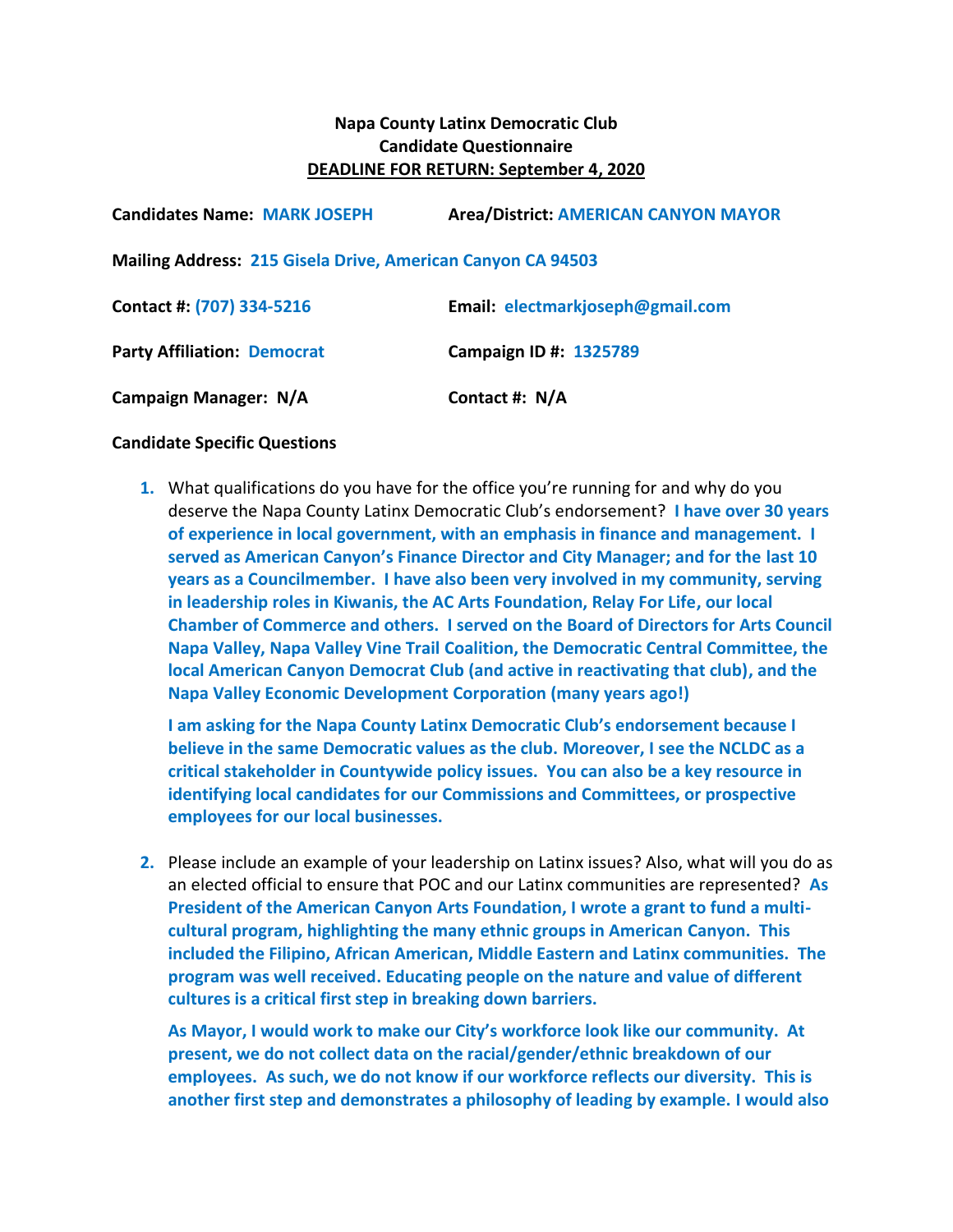**encourage more Latinx members in our community to apply for Commission and Committee openings.**

3. What are your top three priorities, and how will you ensure that you accomplish those? **My first priority is restoring the fiscal health to American Canyon—the pandemic has already forced us to cut millions out of our budget. With my background in local finance and management, I believe I can balance the budget in the short run and provide financial stability in the long run. Second, I want to address traffic. Improvements along the Highway 29 corridor will take years to accomplish, since it is a State Highway; we need to focus on getting the Newell Extension built all the way to South Kelly. This can be done by requiring the adjacent property owners/developers to build the road; and working with the County to provide the "gap" financing. For example, we could trade affordable housing units for County contributions to the road. Third, Climate Change. We need to develop a local action plan to address Climate Change, with a focus on generating more renewable energy, combined with incentivizing more electric vehicles. We need to seriously consider adopting some or all of the "budget conscious" agenda of Napa Climate NOW.** 

## **Issues**

4. Latinx community members are often deemed essential workers, what will you do to mitigate the effects essential workers suffer during this pandemic, including your employees? **City employees have paid leave provisions, so this was not a difficult issue to address. We encouraged teleworking, including the creation of a Virtual City Hall (almost everything could be done online, instead of going to City Hall). Beyond our own employees, I worked with a group headed by Pablo Zatarain of Napa Fair Housing, to craft an urgency ordinance adopted by the County to implement a moratorium on evictions, including any late fees. As a member of the local Kiwanis, I shopped, bagged and delivered nonperishable food to local community members.**

5. How will you tackle the next upcoming natural and public health disaster and how will this plan actively engage the Latinx Community? What is your plan to ensure that disaster planning is culturally competent and provides language access? **American Canyon has done a good job of responding to emergencies and I expect that to continue. It did take us some time to embrace providing all of our messaging in English and Spanish, but this is now built into the process. After this pandemic/fire season ends, I believe we should establish an ad hoc committee that represents as many stakeholders as possible, including the diverse ethnic communities in American Canyon. The purpose of the committee would be to review our Emergency Response protocols to ensure we are not ignoring any relevant community/cultural elements.**

6. What is your stance on Black Lives Matter? How do you link this movement to the needs of the Latinx community**? I support the Black Lives Matter movement, and attended the local protest in American Canyon, shortly after George Floyd's death. Most communities of color**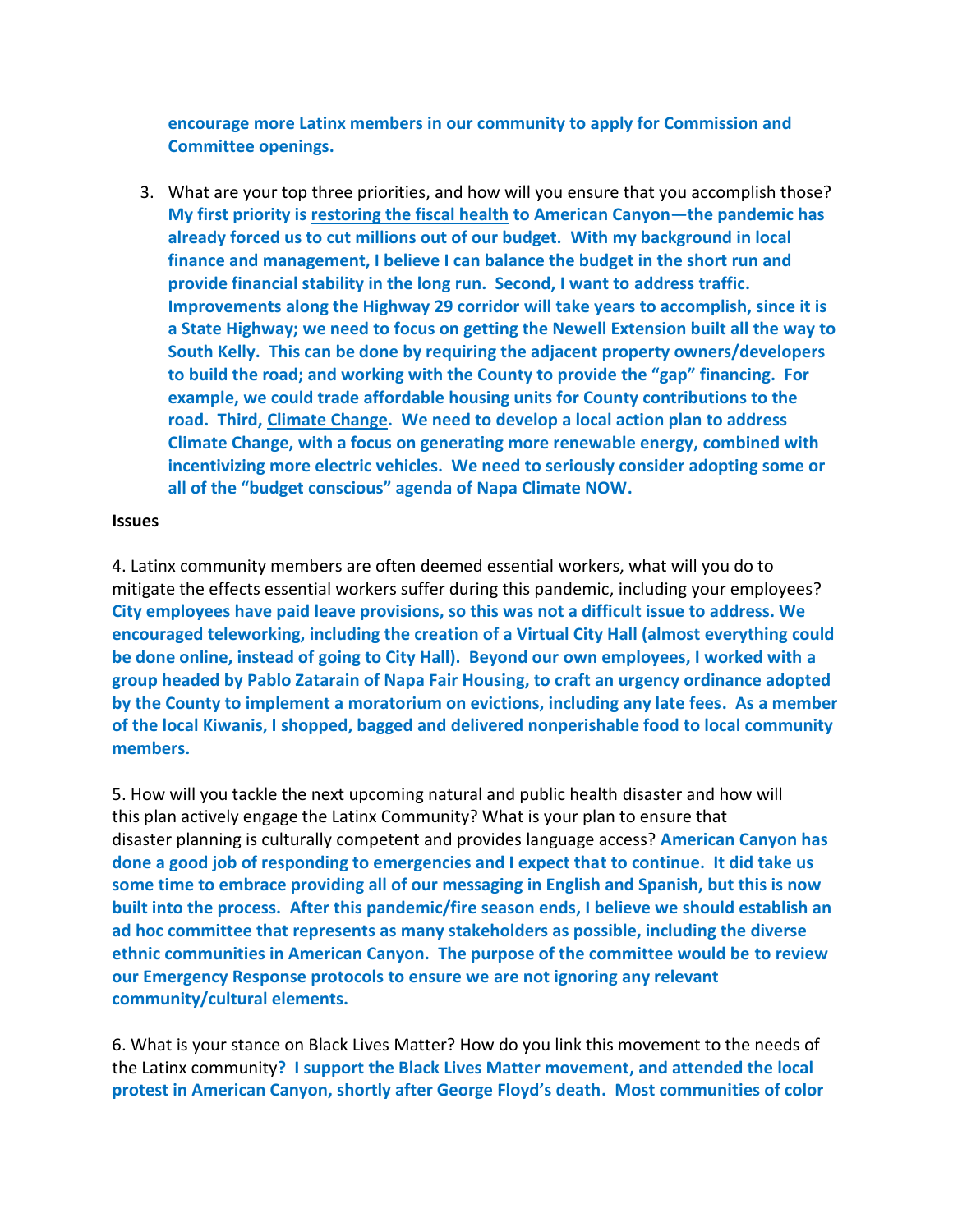**have been poorly treated over the years, even if the nature of the mistreatment varies. As white communities become more sensitized to the real story of American History, I hope there will be more understanding and acceptance. If the Black Lives Matter movement facilitates that between white and black, it should bode well for the Latinx community.**

7. What is your stance on re-appropriating police funding? What does this mean to you in your role and what policies will you pursue to address this call to action? **In American Canyon, we have a very good relationship with our police. I would not support re-appropriating police funding. With our current support levels, we provide two School Resource Officers and a Community Resource Officer. On the other hand, this does not mean we shouldn't work with the County to increase public and mental health services to American Canyon. I want to increase the size of the pie and not just adjust the size of the slices.**

8. Families of all ranges continue leaving our community because it is too expensive for them to live here. Many families are doing long commutes in order to work here, therefore increasing their carbon footprint, missing on important family time, and much more. What is your commitment and plan to increase workforce housing so families that work here are able to live here? And what will you do to help keep families that are living here to remain here (e.g. increase the quality of life, health and wellness, youth and children activities, etc.…) **American Canyon has been the most affordable area in Napa County, but this is quickly evaporating. I am committed to ensuring affordable housing and have advocated several specific policies (see answer to 9a below). Ensuring people can live and work in the same area is critical to economic vitality, traffic congestion relief, reducing greenhouse gas emissions and improving our quality of life. One step we could consider is modifying our business tax. We could increase the amount and earmark the proceeds to improve our local businesses (and create more jobs). Simultaneously, we could also include provisions that would rebate some of that increase if employers hired local residents or adopted policies that shifted work schedules or installed energy efficiency measures and/or renewable energy.**

9. Do you believe it is the role of elected officials to take policy steps to assure adequate affordable housing? Yes \_**XX**\_\_ No \_\_\_\_

9a. Specifically, what suggestions do you have to make housing more affordable? And would you support requiring new developments to set aside a certain percentage of affordable housing? **I supported streamlining Accessory Dwelling Units and Jr. ADU's and called for grant funding to help pay for the construction costs, in exchange for locking in affordable rents. I also believe we should consider duplexes and triplexes to be a permitted use in Single Family Residential zones. These steps increase affordable housing stock. I also led the change in our Affordable Housing Ordinance. Originally, we only required 10% more affordable units. I was able to persuade the Council to increase it to 15%. We can also work with developers to explain the financial benefits of the State's Affordable Housing Density bonus program and thereby increase more affordable homes. Lastly, I also want to work with our Mobile Home Parks to preserve the affordability and quality of homes there.**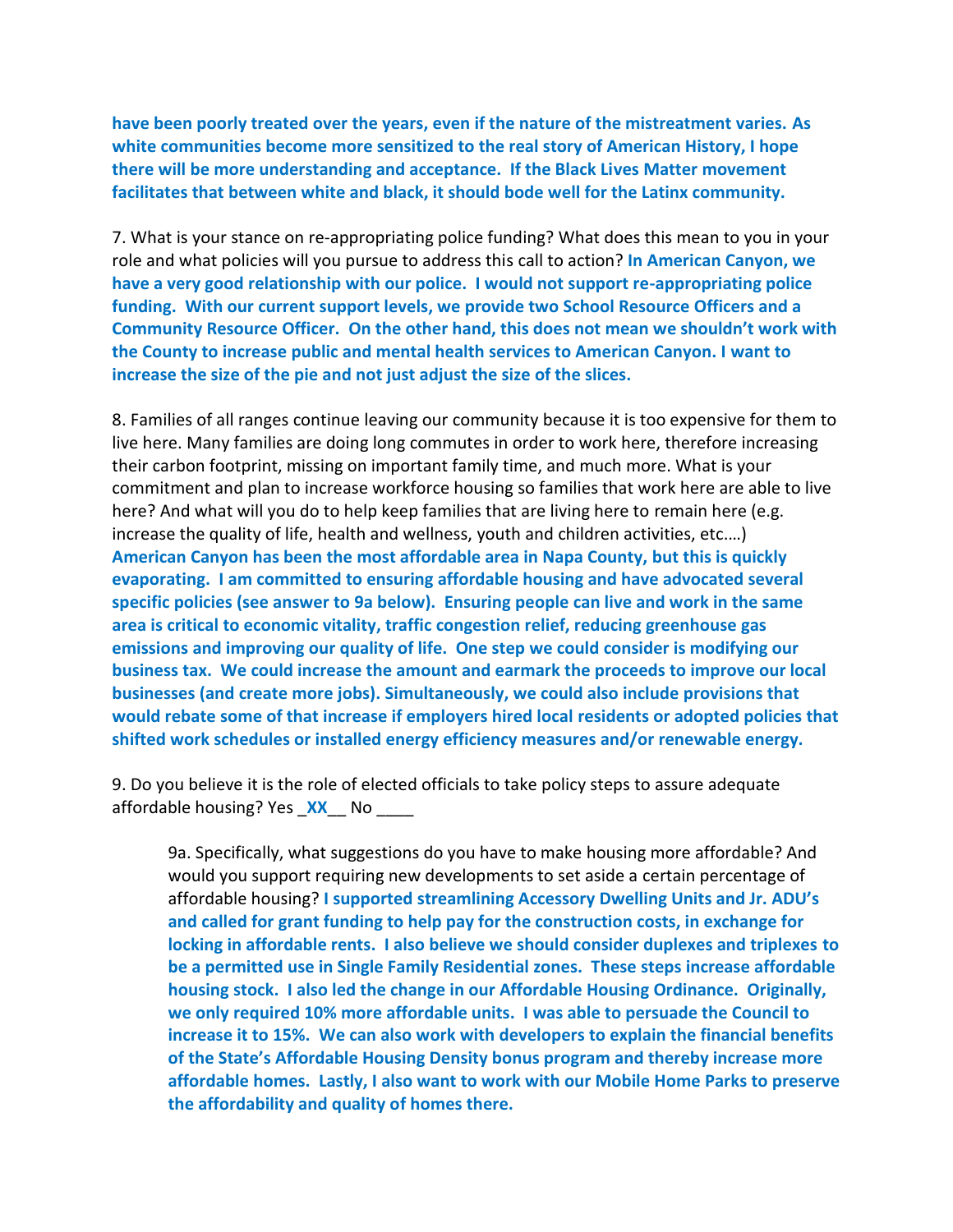10. According to a report from July 28<sup>th</sup>, 2020, homelessness has continued to increase for the last several years in Napa County. In 2016, 317 people were reported to be homeless. In 2020, it reported 464 people. What can you do in the role you're running for to address this important and growing issue? **I reviewed the article and it appears the increase may be the result of a better counting process. Nonetheless, addressing the homelessness problem is more of a County issue than a City issue. We can partner with the County and offer space locally to provide public and mental health services to homeless individuals in the American Canyon area.**

11. In the role you're running for, what can you do to help ensure that transportation meets the needs of youth, working people, families, and seniors? **I represent American Canyon on the Napa Valley Transportation Authority (NVTA). In that capacity, we have reviewed our transit services and made modifications to improve services. I also worked to add a second bus in American Canyon (providing door to door services). Our recent Multi-modal Corridor Study also identified several means of enhancing transit services along the corridor, including running the busses on the shoulders, including "queue jumps" to allow busses to get to the front of traffic at intersections, and allowing busses to extend the green light until they get pass the intersection. This will make taking the bus more appealing and thereby increase our ability to expand run times and services. Since students, low income working people and seniors are our primary customers, any enhancement to transit services will directly benefit them as well.**

12. What action steps will you take to diversify the local workforce in your city or town? Additionally, what hiring processes will you pursue to increase the diversity of your City/Town's staff, and boards and commissions**? As noted above, I was the first to raise the concern that we don't know what our employee's demographic profile looks like. So the first step is to direct staff to start collecting and reporting the results. Based on that assessment, I would augment our recruitment efforts to target underrepresented groups. As for Commissions and Boards, we need to do a better job of outreach—posting the opening is not enough. We can promote openings with our local churches and community organizations. And as noted above, I would work with NCLDC for referrals and potential candidates.**

12a. Do you support a policy where aspiring citizens can serve on boards and commissions? \_**XX**\_\_ Yes \_\_\_ No

13. Racial Gaps In Maternal Mortality Persist. Black mothers die at a rate that's 3.3 times greater than whites, and Native American or Alaskan Native women die at a rate 2.5 times greater than whites, according to a report from the Centers for Disease Control and Prevention. Would you work to decrease maternal mortality among women of color, protect reproductive rights and a women's right to choose? **XX** Yes No